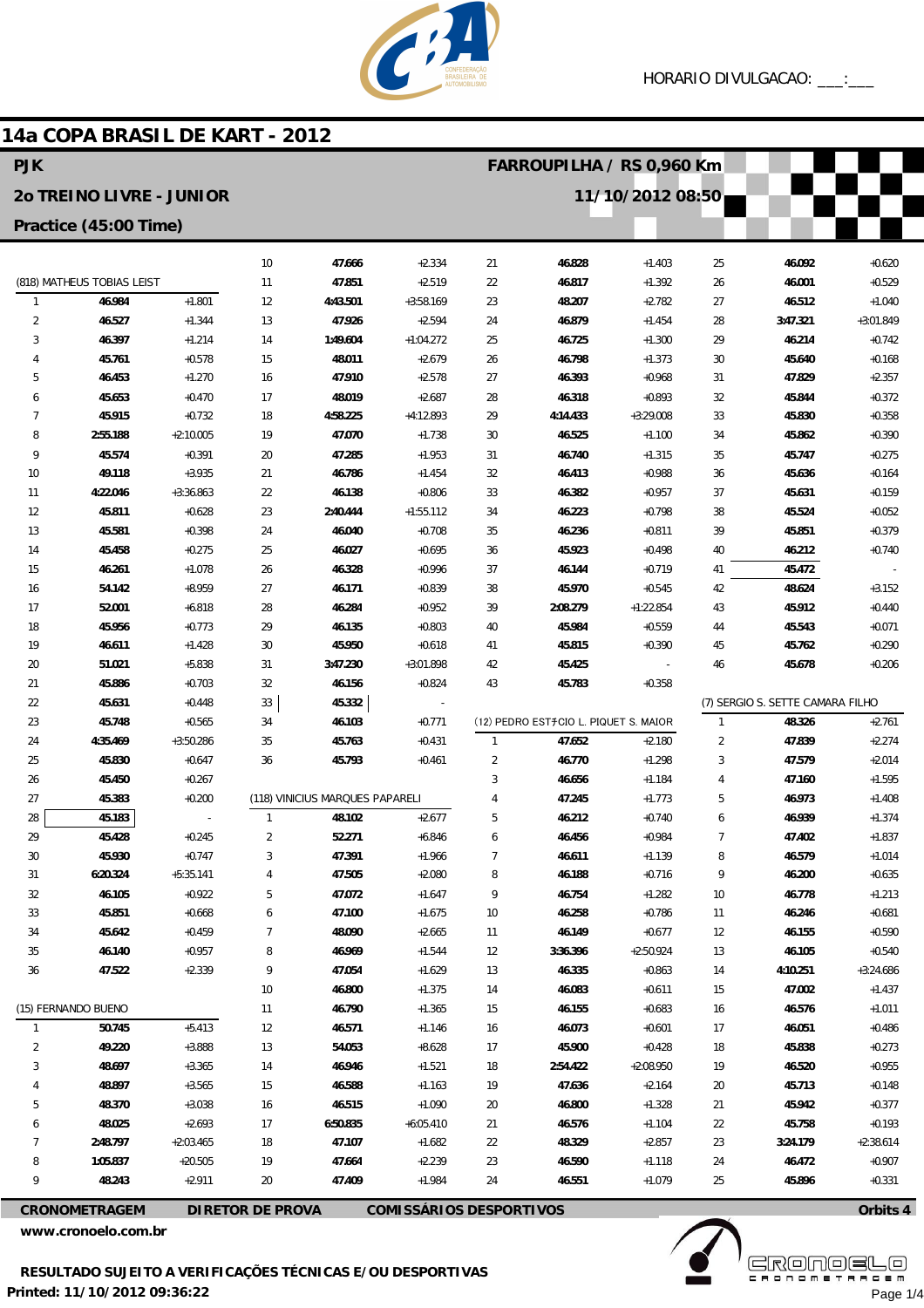

## 14a COPA BRASIL DE KART - 2012 **PIK FARROUPILHA / RS 0.960 Km** 20 TREINO LIVRE - JUNIOR 11/10/2012 08:50 Practice (45:00 Time)  $\overline{7}$ 26 46.088  $+0.523$  $28$ 45.732  $+0.123$ 46.481  $+0.855$ 46.492 14  $+0.750$  $27$ 46.259  $+0.694$ 29 45.786  $+0.177$ 8 46.489  $+0.863$ 15 45.742  $\overline{9}$  $28$ 46.132  $+0.567$  $30$ 45.927  $+0.318$ 3:50.336  $+3:04.710$  $16$ 45.926  $+0.184$  $\overline{2}$ 46037  $+0.472$  $31$ 45765  $+0.156$  $10$ 46 297  $+0.671$  $17$ 46064  $+0.322$ 30 4:17.702  $+3:32.093$ 4:42.356 46.206  $+0.641$ 32  $11$ 46.365  $+0.739$ 18  $+3:56.614$ 33 46.666  $+1.057$  $31$ 45.725  $+0.160$ 12 46.261  $+0.635$ 19 46.440  $+0.698$  $32$ 45.771  $+0.206$ 34 45.921  $+0.312$ 13 46.237  $+0.611$  $20$ 46.175  $+0.433$ 33 47.503 46.265  $+0.700$ 14 46.193  $+0.567$ 21  $+1.761$ (17) PIETRO VASCONCELOS RIMBANO  $34$ 46172  $+0.607$ 15 46.021  $+0.395$  $22$ 45833  $+0.091$ 35 45.923  $+0.358$  $\overline{1}$ 1:49.807  $+1:04.191$ 16 5:43.750  $+4:58.124$ 23 46.309  $+0.567$  $\overline{2}$  $4.34269$  $+3.48704$  $+0.952$  $17$ 46 281  $24$ 46619  $+0.877$  $36$ 46568  $+0.655$  $\overline{3}$  $27$ 46026  $+0.461$ 46622  $+1.006$ 18 46717  $+1.091$  $25$ 46220  $+0.478$ 38 45.803  $+0.238$  $\overline{4}$ 47.003 19 46.330  $3:12.054$  $+2:26.312$  $+1.387$  $+0.704$  $26$  $\overline{5}$ 39 46.018  $+0.453$ 46.814  $20$ 46.179  $+0.553$  $27$ 46.640  $+0.898$  $+1198$  $40$ 45.568  $+0.003$  $\ddot{\mathbf{6}}$ 46.940  $+1.324$  $21$ 46.141  $+0.515$ 28 46,000  $+0.258$  $\overline{7}$ 46.017 46.245  $+0.680$ 3:27.390  $+2:41.774$  $22$ 46.140  $+0.514$ 29  $+0.275$ 41  $\Delta$ 2 45,697  $+0.132$  $\overline{8}$ 46.342  $+0.726$  $23$ 46.130  $+0.504$ 30 45881  $+0.139$  $4<sub>3</sub>$ 45.832  $+0.267$  $\overline{q}$ 46.247  $+0.631$  $\overline{24}$ 3:40.612  $+2:54.986$  $\overline{31}$ 3:44.235  $+2:58.493$  $44$ 45.753  $+0.188$  $10$ 46.506  $+0.890$ 25 46.115  $+0.489$  $32$ 46.320  $+0.578$  $\overline{AB}$ 45.565  $11$ 44.201  $+0.675$  $26$ 46.004  $+0.378$ ่วว 46132  $+0.390$  $12$ 45.911  $+0.295$ 27 45.992  $+0.366$ 34 45.901  $+0.159$ (111) BRUNO BERTONCELLO DOS SANTOS  $13$ 5-34 687  $+4.49011$  $28$ 46.090  $35$ 46588  $+0.464$  $+0.846$ 46.478 45.910  $\overline{1}$ 47.685  $+2.076$  $14$  $+0.862$ 29  $+0.284$ 36 45.848  $+0.106$  $\overline{2}$ 47.082 46.050  $30$ 45.746  $+1.473$ 15  $+0.434$  $+0.120$  $\overline{3}$  $\overline{31}$ (23) GUSTAVO BANDEIRA LOPES 46572  $+0.963$  $16$ 46013  $+0.397$ 45834  $+0.208$  $\overline{4}$ 46.834  $+1.225$  $17$ 46.289  $+0.673$ 32 45.626 48.646  $+2.787$  $4:34.802$ 45.770  $\overline{\mathbf{c}}$  $\overline{5}$ 46.735  $+3.49186$  $33$ 47.709  $+1126$ 18  $+0.144$  $+1850$ 46.402  $+0.793$ 19 46.574  $+0.958$ 34 45.996  $+0.370$  $\overline{3}$ 47.473 6  $+1.614$  $\overline{1}$ 46.946  $+1.337$ 20 46.431  $+0.815$ 35 45.642  $+0.016$ 47.300  $\overline{4}$  $+1.441$ 8 46.409  $+0.800$ 21 45.987  $+0.371$ 36 45.690  $+0.064$ 5 47.423  $+1.564$  $\overline{9}$ 7:33.264  $+6:47.655$  $22$ 46.309  $+0.693$ 37 45.674  $+0.048$  $\ddot{\mathbf{6}}$ 48.149  $+2.290$  $10$ 46.147  $+0.538$ 23 46.086  $+0.470$ 38 3:14.648  $+2:29.022$  $\overline{1}$ 47.093  $+1.234$ 11 46.187  $+0.578$ 24 5:10.631  $+4:25.015$ 39 45.801  $+0.175$ 8 47.209  $+1.350$  $12$ 46.065  $+0.456$  $25$ 45.951  $+0.335$  $40$ 45.712  $+0.086$  $\overline{g}$ 47.135  $+1.276$  $13$ 46.060  $+0.451$  $26$ 46.184  $+0.568$  $10$ 46.776  $+0.917$ 46.096  $+0.487$ 4:16.694  $+3:31.078$ (68) LEONARDO AKIRA UEMOTO GIMENES  $+0.471$ 14  $27$  $11$ 46.330  $15$ 46.022  $+0.413$  $28$ 45.905  $+0.289$ 49.639  $+3.897$  $12$ 46.898  $+1.039$  $\overline{1}$  $16$ 46.002  $+0.393$ 29 46.137  $+0.521$  $\overline{2}$ 48.206  $+2.464$  $13$ 47.290  $+1.431$ 45.995  $17$  $+0.386$  $30$ 45.616  $\overline{3}$ 48.158  $+2.416$  $14$ 5:56.856  $+5:10.997$ 18 46.416  $+0.807$  $\overline{31}$ 45.815  $+0.199$  $\overline{4}$ 50.444  $+4702$  $15$ 46.749  $+0.890$ 19 5:35.433  $+4:49.824$  $32$ 46.018  $+0.402$  $\sqrt{5}$ 47.318  $+1.576$ 46.417  $+0.558$  $16$ 47.350  $\overline{20}$ 45.896  $+0.287$  $\ddot{\mathbf{6}}$  $+1608$  $17$ 47.057  $+1.198$ (21) RAFAEL FALCATO MARTINS  $\overline{7}$ 47158  $21$ 45886  $+0.277$  $+1416$ 18 46204  $+0.345$  $22$ 45.957  $+0.348$ 48.717  $+3.091$ 8 3:55.654  $+3:09.912$  $19$ 46.394  $+0.535$  $\overline{1}$  $\overline{9}$ 23 45.856  $+0.247$  $\overline{2}$ 47.247 47.352  $+1.610$ 46.539  $+0.680$  $+1.621$ 20 24 46.273  $+0.664$  $\overline{3}$ 47.539  $+1.913$  $10\,$ 46.638  $+0.896$  $21$ 47.258  $+1.399$  $25$ 45.609  $\overline{4}$ 46.804  $+1178$  $11$ 46.476  $+0.734$  $22$ 46.205  $+0.346$ 3:58.222 5 46.965  $23$  $26$  $+3.12613$  $+1.339$  $12$ 46.217  $+0.475$ 46.507  $+0.648$  $\overline{27}$ 45.885  $+0.276$  $\overline{6}$ 46.494  $+0.868$  $13$ 4:57.842  $+4:12.100$  $\overline{24}$ 46.727  $+0.868$

**CRONOMETRAGEM DIRETOR DE PROVA**  **COMISSÁRIOS DESPORTIVOS** 

www.cronoelo.com.br



Page 2/4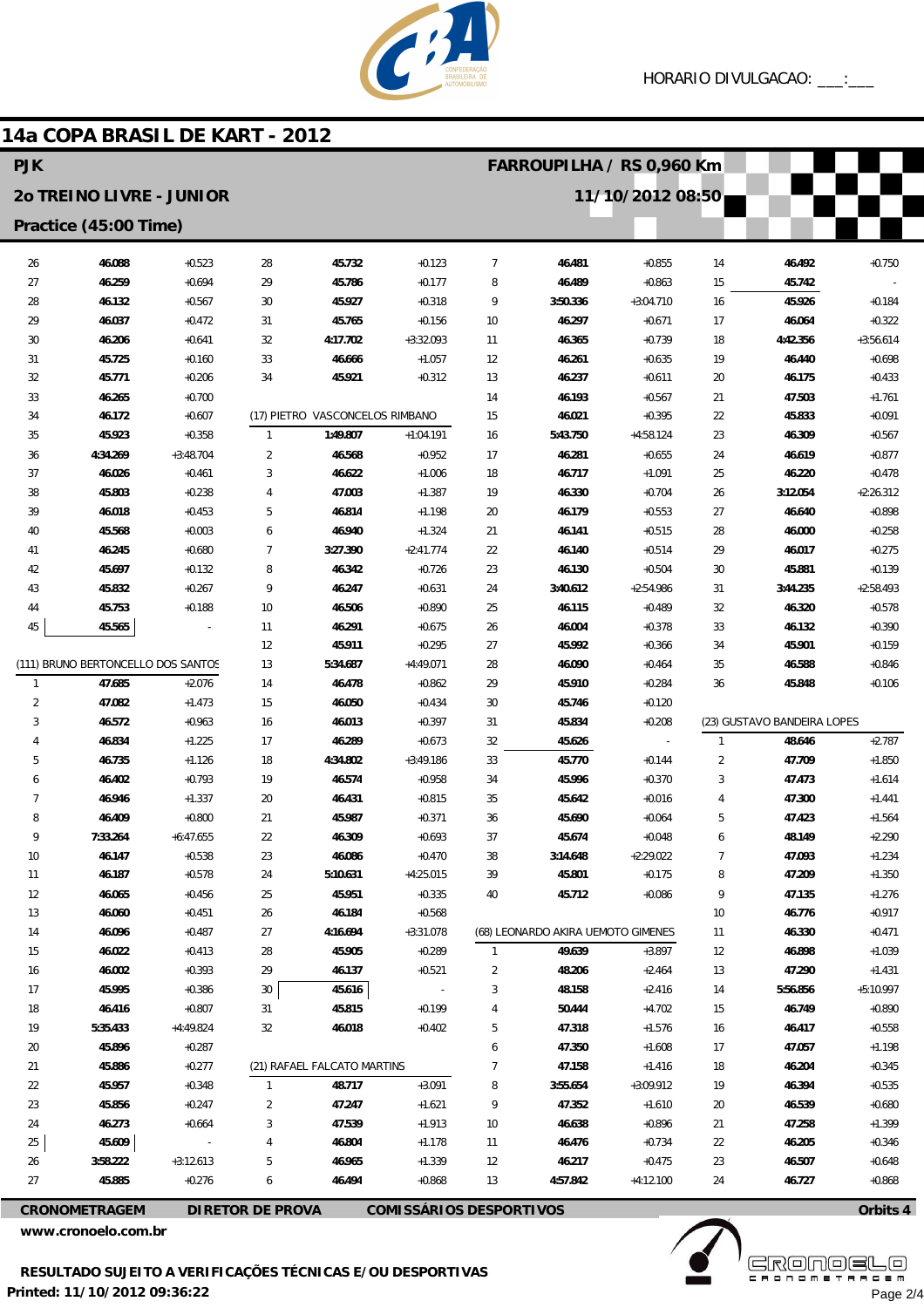

## 14a COPA BRASIL DE KART - 2012

| <b>PJK</b>                                   |                      |             |                         |           |                                     |                | FARROUPILHA / RS 0,960 Km |             |                |                              |             |  |
|----------------------------------------------|----------------------|-------------|-------------------------|-----------|-------------------------------------|----------------|---------------------------|-------------|----------------|------------------------------|-------------|--|
| 11/10/2012 08:50<br>20 TREINO LIVRE - JUNIOR |                      |             |                         |           |                                     |                |                           |             |                |                              |             |  |
| Practice (45:00 Time)                        |                      |             |                         |           |                                     |                |                           |             |                |                              |             |  |
| 25                                           | 7:26.572             | $+6:40.713$ | $\mathbf{1}$            | 48.212    | $+1.830$                            | 11             | 49.085                    | $+2.654$    | 31             | 47.522                       | $+1.015$    |  |
| 26                                           | 46.914               | $+1.055$    | $\overline{2}$          | 47.845    | $+1.463$                            | 12             | 47.390                    | $+0.959$    |                |                              |             |  |
| 27                                           | 46.750               | $+0.891$    | 3                       | 48.329    | $+1.947$                            | 13             | 46.751                    | $+0.320$    |                | (25) GIULIANO YAZBECK RAUCCI |             |  |
| 28                                           | 48.133               | $+2.274$    | 4                       | 48.603    | $+2.221$                            | 14             | 46.736                    | $+0.305$    | $\mathbf{1}$   | 48.562                       | $+1.886$    |  |
| 29                                           | 46.420               | $+0.561$    | 5                       | 47.097    | $+0.715$                            | 15             | 46.741                    | $+0.310$    | 2              | 48.608                       | $+1.932$    |  |
| 30                                           | 46.528               | $+0.669$    | 6                       | 46.851    | $+0.469$                            | 16             | 46.944                    | $+0.513$    | 3              | 48.050                       | $+1.374$    |  |
| 31                                           | 46.369               | $+0.510$    | 7                       | 47.378    | $+0.996$                            | 17             | 46.431                    |             | 4              | 47.605                       | $+0.929$    |  |
| 32                                           | 46.393               | $+0.534$    | 8                       | 47.355    | $+0.973$                            | 18             | 46.828                    | $+0.397$    | 5              | 48.167                       | $+1.491$    |  |
| 33                                           | 46.036               | $+0.177$    | 9                       | 47.845    | $+1.463$                            | 19             | 46.671                    | $+0.240$    | 6              | 47.297                       | $+0.621$    |  |
| 34                                           | 46.292               | $+0.433$    | 10                      | 49.162    | $+2.780$                            | 20             | 46.628                    | $+0.197$    | $\overline{7}$ | 47.348                       | $+0.672$    |  |
| 35                                           | 45.859               | $\sim$      | 11                      | 47.712    | $+1.330$                            | 21             | 46.540                    | $+0.109$    | 8              | 47.344                       | $+0.668$    |  |
| 36                                           | 47.523               | $+1.664$    | 12                      | 3:02.430  | $+2:16.048$                         | 22             | 46.732                    | $+0.301$    | 9              | 47.319                       | $+0.643$    |  |
| 37                                           | 46.427               | $+0.568$    | 13                      | 46.874    | $+0.492$                            | 23             | 46.449                    | $+0.018$    | 10             | 47.377                       | $+0.701$    |  |
| 38                                           | 49.942               | $+4.083$    | 14                      | 46.735    | $+0.353$                            | 24             | 46.820                    | $+0.389$    | 11             | 7:17.700                     | $+6:31.024$ |  |
| 39                                           | 3:42.706             | $+2:56.847$ | 15                      | 46.535    | $+0.153$                            | 25             | 47.099                    | $+0.668$    | 12             | 47.517                       | $+0.841$    |  |
|                                              |                      |             | 16                      | 46.714    | $+0.332$                            | 26             | 5:31.625                  | $+4:45.194$ | 13             | 47.124                       | $+0.448$    |  |
|                                              | (95) LUCAS BELL KOHL |             | 17                      | 6:18.799  | $+5:32.417$                         | 27             | 47.199                    | $+0.768$    | 14             | 1:39.769                     | $+53.093$   |  |
| $\overline{1}$                               | 50.082               | $+3.789$    | 18                      | 47.932    | $+1.550$                            |                |                           |             | 15             | 47.479                       | $+0.803$    |  |
| $\overline{2}$                               | 48.270               | $+1.977$    | 19                      | 47.288    | $+0.906$                            |                | (4) MATHEUS MARINI        |             | 16             | 47.094                       | $+0.418$    |  |
| 3                                            | 47.742               | $+1.449$    | 20                      | 3:56.680  | $+3:10.298$                         | $\mathbf{1}$   | 48.017                    | $+1.510$    | 17             | 47.293                       | $+0.617$    |  |
| 4                                            | 48.274               | $+1.981$    | 21                      | 47.040    | $+0.658$                            | $\overline{2}$ | 48.057                    | $+1.550$    | 18             | 47.343                       | $+0.667$    |  |
| 5                                            | 47.176               | $+0.883$    | 22                      | 46.963    | $+0.581$                            | 3              | 8:01.544                  | $+7:15.037$ | 19             | 47.308                       | $+0.632$    |  |
| 6                                            | 48.401               | $+2.108$    | 23                      | 46.921    | $+0.539$                            | 4              | 48.174                    | $+1.667$    | 20             | 48.061                       | $+1.385$    |  |
| 7                                            | 48.256               | $+1.963$    | 24                      | 46.866    | $+0.484$                            | 5              | 48.376                    | $+1.869$    | 21             | 47.305                       | $+0.629$    |  |
| 8                                            | 48.149               | $+1.856$    | 25                      | 47.230    | $+0.848$                            | 6              | 48.100                    | $+1.593$    | 22             | 4:10.350                     | $+3:23.674$ |  |
| 9                                            | 9:21.483             | $+8:35.190$ | 26                      | 46.991    | $+0.609$                            | $\overline{7}$ | 47.683                    | $+1.176$    | 23             | 47.381                       | $+0.705$    |  |
| 10                                           | 47.860               | $+1.567$    | 27                      | 5:50.230  | +5:03.848                           | 8              | 47.711                    | $+1.204$    | 24             | 47.175                       | $+0.499$    |  |
| 11                                           | 46.994               | $+0.701$    | 28                      | 47.269    | $+0.887$                            | 9              | 5:21.735                  | $+4:35.228$ | 25             | 47.334                       | $+0.658$    |  |
| 12                                           | 47.631               | $+1.338$    | 29                      | 47.038    | $+0.656$                            | 10             | 47.421                    | $+0.914$    | 26             | 47.797                       | $+1.121$    |  |
| 13                                           | 47.171               | $+0.878$    | 30                      | 46.827    | $+0.445$                            | 11             | 47.123                    | $+0.616$    | 27             | 47.970                       | $+1.294$    |  |
| 14                                           | 46.869               | $+0.576$    | 31                      | 47.896    | $+1.514$                            | 12             | 47.281                    | $+0.774$    | 28             | 47.048                       | $+0.372$    |  |
| 15                                           | 46.640               | $+0.347$    | 32                      | 46.522    | $+0.140$                            | 13             | 46.710                    | $+0.203$    | 29             | 49.852                       | $+3.176$    |  |
| 16                                           | 47.569               | $+1.276$    | 33                      | 46.382    | $\qquad \qquad -$                   | 14             | 46.790                    | $+0.283$    | 30             | 47.515                       | $+0.839$    |  |
| 17                                           | 46.959               | $+0.666$    | 34                      | 46.466    | $+0.084$                            | 15             | 47.202                    | $+0.695$    | 31             | 47.527                       | $+0.851$    |  |
| 18                                           | 47.964               | $+1.671$    | 35                      | 46.911    | $+0.529$                            | 16             | 5:01.992                  | $+4:15.485$ | 32             | 46.968                       | $+0.292$    |  |
| 19                                           | 47.054               | $+0.761$    | 36                      | 46.641    | $+0.259$                            | 17             | 46.956                    | $+0.449$    | 33             | 46.676                       |             |  |
| 20                                           | 47.133               | $+0.840$    | 37                      | 46.426    | $+0.044$                            | 18             | 46.984                    | $+0.477$    | 34             | 47.379                       | $+0.703$    |  |
| 21                                           | 46.981               | $+0.688$    |                         |           |                                     | 19             | 47.021                    | $+0.514$    | 35             | 3:45.677                     | $+2:59.001$ |  |
| 22                                           | 47.200               | $+0.907$    |                         |           | (77) ADIBE INACIO ZACHARIAS MARQUES | $20\,$         | 47.837                    | $+1.330$    | 36             | 48.412                       | $+1.736$    |  |
| 23                                           | 47.133               | $+0.840$    | 1                       | 50.163    | $+3.732$                            | 21             | 47.468                    | $+0.961$    | 37             | 48.286                       | $+1.610$    |  |
| 24                                           | 46.508               | $+0.215$    | 2                       | 50.039    | $+3.608$                            | 22             | 47.516                    | $+1.009$    | 38             | 47.707                       | $+1.031$    |  |
| 25                                           | 47.191               | $+0.898$    | 3                       | 3:39.889  | $+2:53.458$                         | 23             | 47.320                    | $+0.813$    | 39             | 48.038                       | $+1.362$    |  |
| 26                                           | 50.372               | $+4.079$    | 4                       | 48.302    | $+1.871$                            | 24             | 46.754                    | $+0.247$    |                |                              |             |  |
| 27                                           | 46.293               |             | 5                       | 47.412    | $+0.981$                            | 25             | 3:58.850                  | $+3:12.343$ |                | (46) MAURO AURICCHIO         |             |  |
| 28                                           | 46.730               | $+0.437$    | 6                       | 4:09.900  | $+3:23.469$                         | 26             | 46.631                    | $+0.124$    | $\mathbf{1}$   | 54.249                       | $+7.564$    |  |
| 29                                           | 47.075               | $+0.782$    | 7                       | 47.570    | $+1.139$                            | 27             | 46.651                    | $+0.144$    | $\overline{2}$ | 51.086                       | $+4.401$    |  |
| 30                                           | 47.008               | $+0.715$    | 8                       | 47.230    | $+0.799$                            | 28             | 46.561                    | $+0.054$    | 3              | 51.129                       | $+4.444$    |  |
|                                              |                      |             | 9                       | 47.624    | $+1.193$                            | 29             | 46.514                    | $+0.007$    | 4              | 49.101                       | $+2.416$    |  |
| (18) MATEUS GHELLERE DELA                    |                      |             | 10                      | 13:20.452 | $+12:34.021$                        | 30             | 46.507                    |             | 5              | 48.652                       | $+1.967$    |  |
| <b>CRONOMETRAGEM</b>                         |                      |             | <b>DIRETOR DE PROVA</b> |           | <b>COMISSÁRIOS DESPORTIVOS</b>      |                |                           |             |                |                              | Orbits 4    |  |

www.cronoelo.com.br

**Ekövő S** 

Orbits 4

Page 3/4